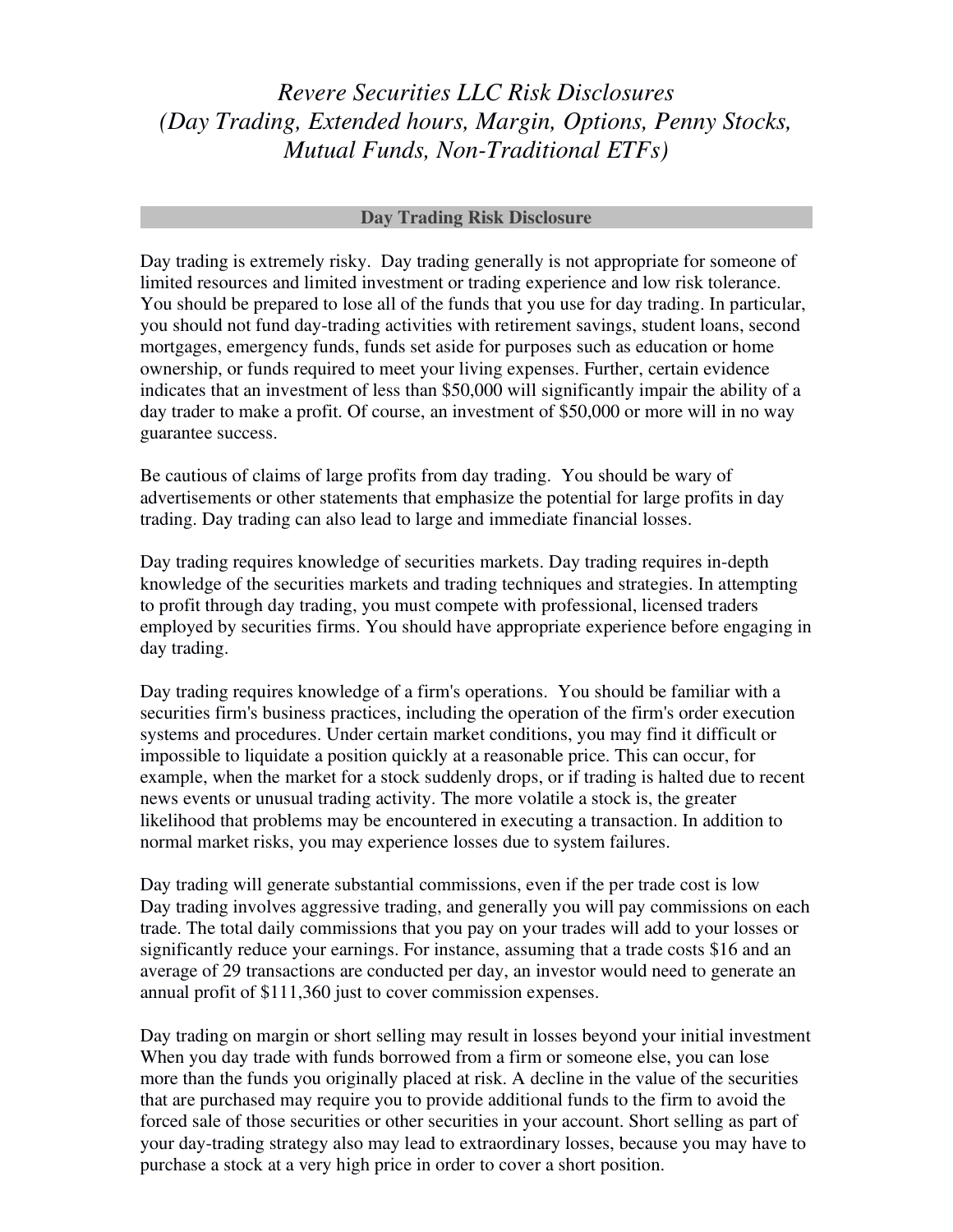#### **Extended Hours Trading Risk Disclosure**

There are particular risks associated with trading in the pre-market (prior to 9:30 a.m. EST) or after-market hours market (after 4:00 p.m. EST). Such risks include but are not limited to the following:

## Risk of Lower Liquidity:

Liquidity refers to the ability of market participants to buy and sell securities. Generally, the more orders that are available in a market, the greater the liquidity. Liquidity is important because with greater liquidity it is easier for investors to buy or sell securities, and as a result, investors are more likely to pay or receive a competitive price for securities purchased or sold. There may be lower liquidity in extended hours trading as compared to regular market hours. As a result, your order may only be partially executed, or not at all.

# Risk of Higher Volatility:

Volatility refers to the changes in price that securities undergo when trading. Generally, the higher the volatility of a security, the greater its price swings. There may be greater volatility in extended hours trading than in regular market hours. As a result, your order may only be partially executed, or not at all, or you may receive an inferior price in extended hours trading than you would during regular market hours.

# Risk of Changing Prices:

The prices of securities traded in extended hours trading may not reflect the prices either at the end of regular market hours, or upon the opening the next morning. As a result, you may receive an inferior price in extended hours trading than you would during regular market hours.

## Risk of Unlinked Markets:

Depending on the extended hours trading system or the time of day, the prices displayed on a particular extended hours trading system may not reflect the prices in other concurrently operating extended hours trading systems dealing in the same securities. Accordingly, you may receive an inferior price in one extended hours trading system than you would in another extended hours trading system.

## Risk of News Announcements:

Normally, issuers make news announcements that may affect the price of their securities after regular market hours. Similarly, important financial information is frequently announced outside of regular market hours. In extended hours trading, these announcements may occur during trading, and if combined with lower liquidity and higher volatility, may cause an exaggerated and unsustainable effect on the price of a security.

# Risk of Wider Spreads:

The spread refers to the difference in price between what you can buy a security for and what you can sell it for. Lower liquidity and higher volatility in extended hours trading may result in wider than normal spreads for a particular security.

Extended hours trading is subject to availability.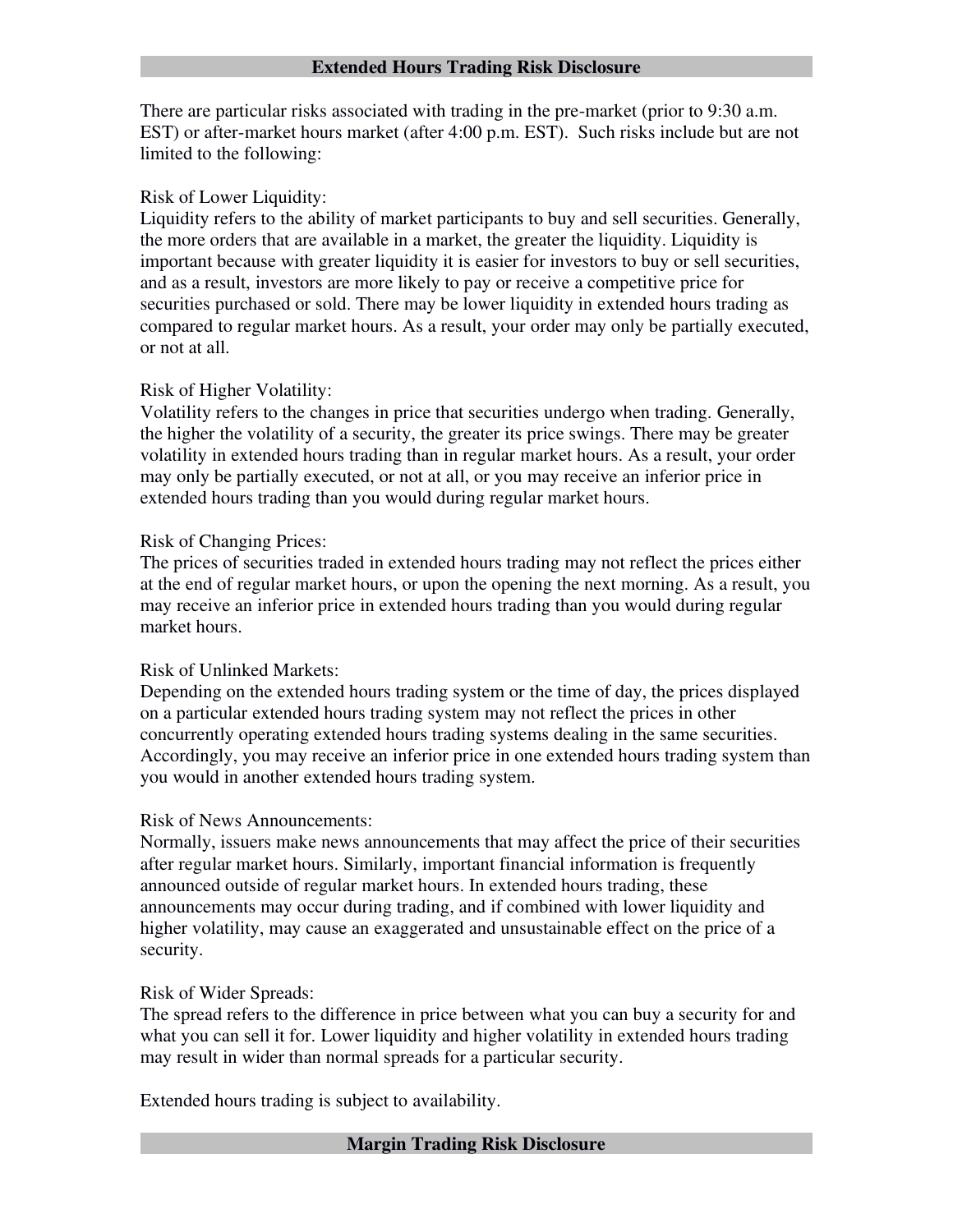Revere Securities LLC is furnishing this document to you to provide some basic facts about purchasing securities on margin, and alert you to the risks involved with trading securities in a margin account. Before trading stocks in a margin account you should carefully review the margin agreement provided by Revere Securities and our clearing firm, INTL FC Stone. Please consult a Revere Securities representative regarding any questions or concerns you may have with your margin account.

When you purchase securities you may pay for the securities in full or you may borrow part of the purchase price from Revere Securities. If you choose to borrow funds from Revere Securities. you will open a margin account. The securities purchased are Revere Securities LLC.'s collateral for the loan to you. If the securities in your account decline in value, so does the value of the collateral supporting your loan, and as a result, Revere Securities LLC and/or its clearing firm, INTL FC Stone can take action such as issue a margin call and/or sell securities in your account in order to maintain the required equity in the account.

It is important that you fully understand the risks involved in trading securities on margin, including:

#### You can lose more funds than you deposit in the margin account:

A decline in the value of securities that are purchased on margin may require you to provide additional funds to the firm that has made the loan to avoid the forced sale of those securities or other securities in your account.

The firm or clearing firm can force the sale of securities in your account: If the equity in your account falls below the maintenance margin requirements under the law or the firm's higher "house" requirements, the firm can sell the securities in your account to cover the margin deficiency. You also will be responsible for any shortfall in the account after such a sale.

#### The firm or clearing firm can sell your securities without contacting you:

Some investors mistakenly believe that a firm must contact them for a margin call to be valid, and that the firm cannot liquidate securities in their accounts to meet the call unless the firm has contacted them first. This is not the case. Most firms will attempt to notify their customers of margin calls but they are not required to do so. However, even if a firm has contacted a customer and provided a specific date by which the customer can meet a margin call the firm can still take necessary steps to protect its financial interests, including immediately selling the securities without notice to the customer. You are not entitled to choose which security in your account should be liquidated to meet a margin call because the securities are collateral for the margin loan; the firm has the right to decide which security to sell in order to protect its interests.

The firm or clearing firm can increase its "house" maintenance margin requirements at any time the firm is not required to provide you with advance written notice. These changes in firm policy often take effect immediately and may result in the issuance of a maintenance margin call. Your failure to satisfy the call may cause the member to liquidate or sell the securities in your account.

You are not entitled to an extension of time on a margin call:

While an extension of time to meet margin requirements may be available to customers under certain conditions a customer does not have a right to the extension.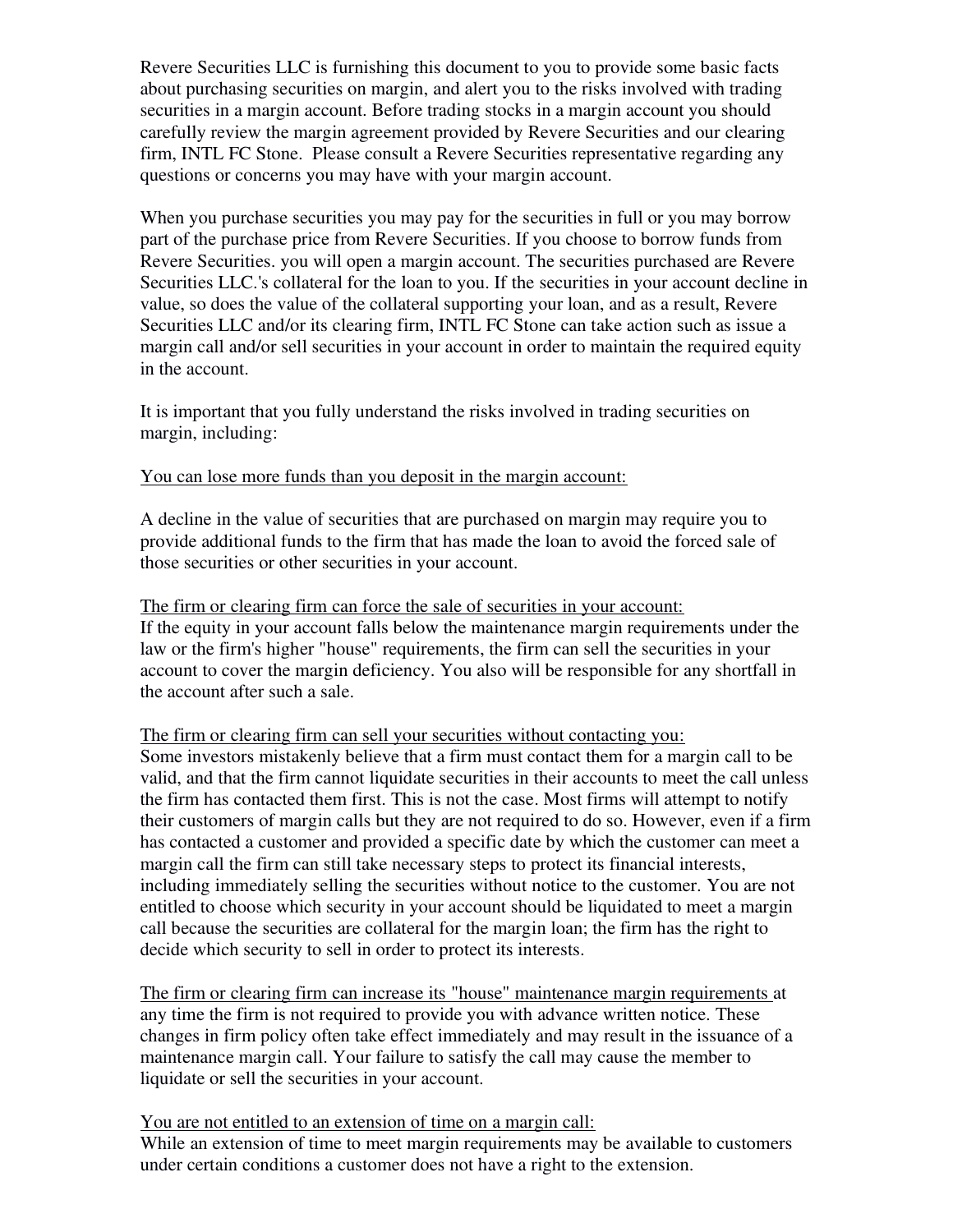Please be sure to review the language in your margin agreement and the Margin Disclosure provided by our clearing firm for additional information..

## **Options Trading Risk Disclosure**

Options involve risks and are not suitable for all investors. It is very important that option investors read the Characteristics and Risks of Standardized Options [\(Option Disclosure](https://www.theocc.com/Company-Information/Documents-and-Archives/Options-Disclosure-Document)  [Document\)](https://www.theocc.com/Company-Information/Documents-and-Archives/Options-Disclosure-Document) before engaging in options trading. The risk disclosure document explains the characteristics and risks of exchange-traded options. This document is available at <http://www.theocc.com/publications/risks/riskchap1.jsp>You may also request a copy of the Option Disclosure Document by writing to Revere Securities LLC at its main office or verbally requesting a copy from your registered representative.

Revere Securities LLC would also like to inform investors of the inherent risks of trading the following strategies.

- 1. Bullish strategies have greater risk of loss in falling markets.
- 2. Neutral strategies have greater risk of loss in volatile markets.
- 3. Bearish strategies have greater risk of loss in rising markets.

There are many factors that an investor should be aware of when trading options including interest rates, volatility, stock splits, stock dividends, stock distributions, currency exchange rates, etc.

Revere Securities LLC or its clearing firm shall reduce any accounts that exceed applicable position limits to a level that is in compliance with such limits. Any losses as a result of these actions will be the sole responsibility of the investor.

Typically, the exercise of in-the-money equity options is automatic at expiration, if the equity options is \$0.01 or more in the money. Index options will be exercised automatically, if in-the-money by \$0.01. For equity options in the money less than \$0.01 or out of the money, it will be your responsibility to request exercise by 4.00 pm EST before expiration on the last day of trading. We may exercise any open equity option that is \$0.01 or more in the money on the date of expiration. You are obligated to monitor your options position(s) especially as the expiration date approaches. If you exercise an in-the-money equity option, you must have sufficient equity in your account to meet margin requirements. Revere Securities LLC or its clearing firm may, at its own discretion, reduce or close-out your options positions prior to the close of business on the last day before exercise, if the account has insufficient equity to meet margin requirements.

Investors should only engage in options trading that is best suited to their financial condition and option experience and careful consideration to current market conditions. Investors are solely responsible for any and all orders placed in their account(s) and at their own risk. Additionally, your account(s) are accepted on a fully disclosed basis and solely at the discretion of Revere Securities LLC. and INTL FC Stone, the company's clearing firm.

There are special risks associated with uncovered option writing, which exposes the investor to potentially significant loss. Therefore, this type of strategy may not be suitable for all customers approved for options transactions. The potential loss of uncovered call writing is unlimited. The writer of an uncovered call is in an extremely risky position,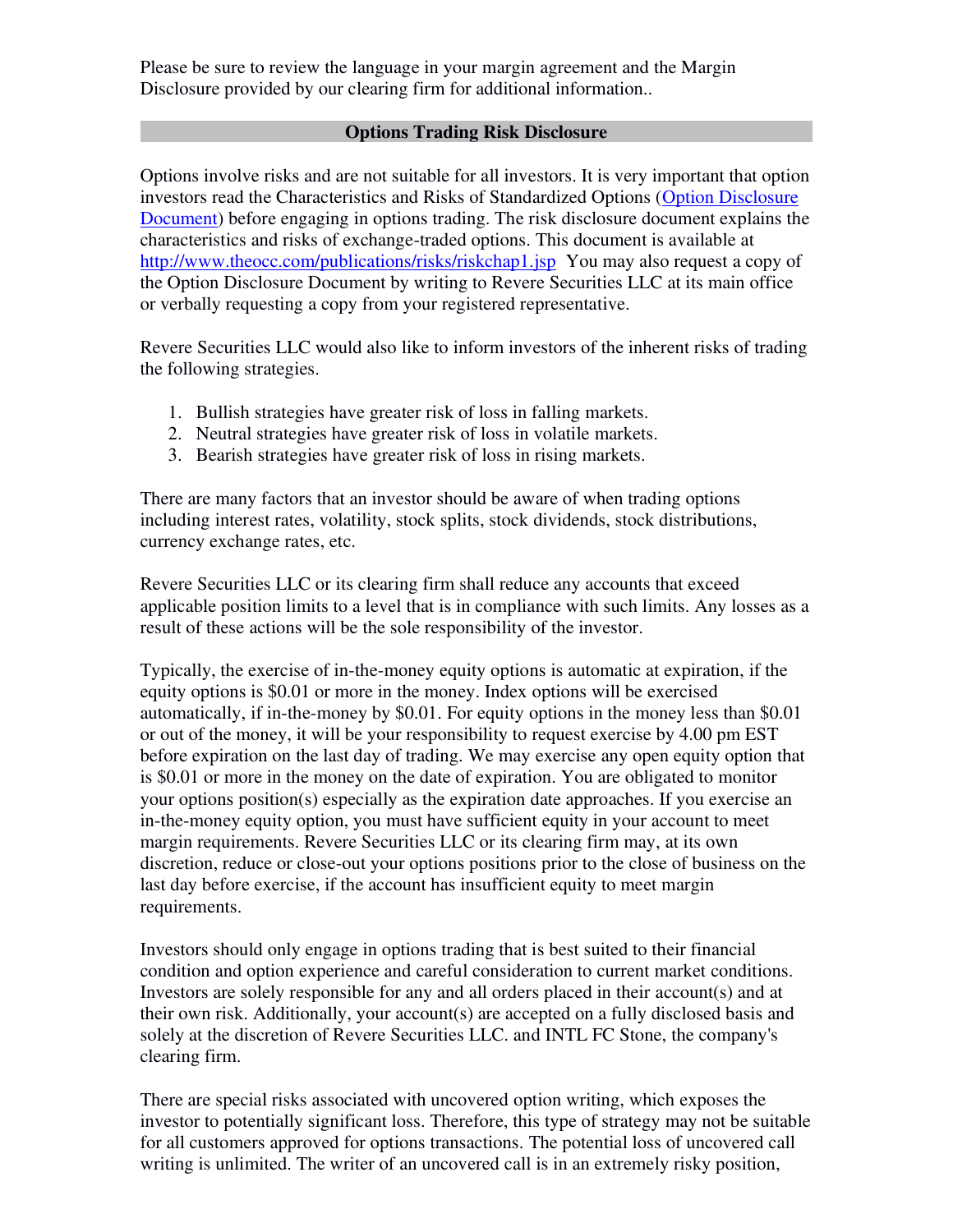and may incur large losses if the value of the underlying instrument increases above the exercise price. As with writing uncovered calls, the risk of writing uncovered put options is substantial. The writer of an uncovered put option bears a risk of loss if the value of the underlying instrument declines below the exercise price. Such loss could be substantial if there is a significant decline in the value of the underlying instrument. Uncovered option writing is thus suitable only for the knowledgeable investor who fully understands the risks, has the financial capacity and willingness to incur potentially substantial losses, and has sufficient liquid assets to meet applicable margin requirements. In this regard, if the value of the underlying instrument moves against an uncovered writer's options position, the investor's broker may request significant additional margin payments. If an investor does not make such margin payments, the broker my liquidate stock of options positions in the investor's account with little or no prior notice in accordance with the investor's margin agreement. For combination writing, where the investor writes both a put and a call on the same underlying instrument, the potential risk is unlimited. If a secondary market in options were to become unavailable, investors could not engage in closing transactions, and an option writer would remain obligated until expiration of assignment.

The Options Risk Disclosure Document and its supplements are available in the disclosure section of our website or via the weblink located at the beginning of this Options write-up.

## **OTC Bulletin Board and Pink Sheet Risk Disclosure**

Revere Securities LLC does not solicit or recommend transactions, or provide investment advice, to investors in OTC/Bulletin Board and Pink Sheet securities. All transactions in OTC Bulletin Board and Pink Sheet securities are accepted on an unsolicited basis only.

OTC Bulletin Board and Pink Sheet securities represent low priced shares of new or small companies that do not qualify for trading on NASDAQ or on a national stock exchange. OTC Bulletin Board and Pink Sheet securities and may include national, regional, and foreign equity issues, warrants, units, American Depositary Receipts (ADRs), Direct Participation Programs (DPPs), and penny stocks.

The inherent risks in trading these securities include, but are not limited to, the following:

- Trading in these securities can be very risky, and may not be appropriate or suitable for you.
- When trading in these securities, you may lose all or part of your invested capital. Any adverse report of a company's deteriorating financial condition, or news which would affect the company's financial condition, may lead to a dramatic decline in the price of a security.
- Frequent name or symbol changes, stock splits, and delistings occur in these securities.
- Typically, all stocks falling into these categories are non-marginable. They cannot be purchased on margin or be used as collateral against margin loans.
- Accurate quotation information, immediate executions, execution reporting, and the delivery of legal trade confirmations might not be readily available.
- Heavy market volatility may prevent or delay order processing.
- These types of securities are frequent targets of fraud or market manipulation, not only because of their generally low price, but also because the reporting requirements for these securities are less stringent than for listed or NASDAQ traded securities, and no exchange requirements are imposed.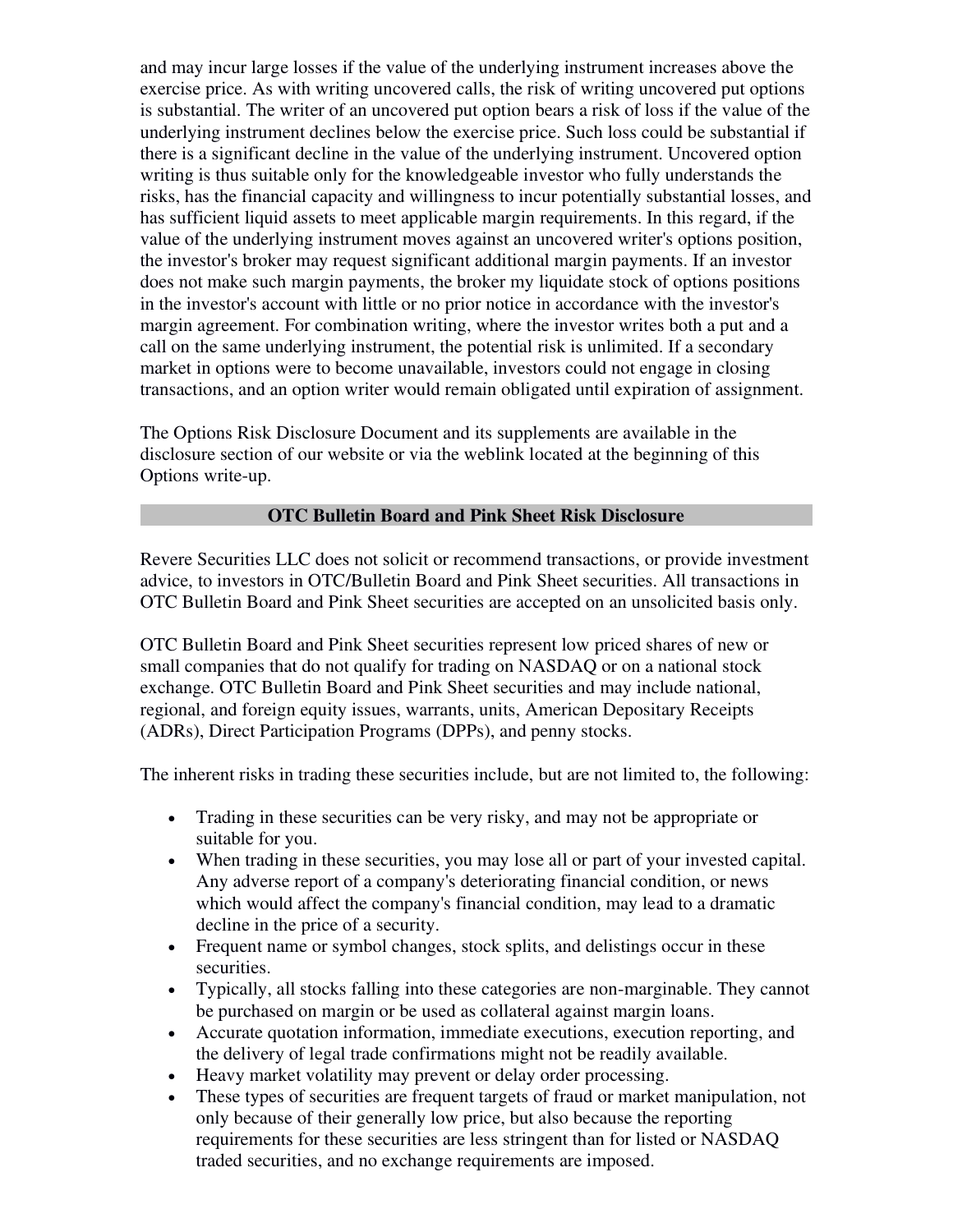• Due to lower trading volumes in many of these securities, there may be a lower likelihood of orders receiving executions, and current prices may differ significantly from the price quoted at the time of placing your order.

Prior to trading in these types of securities, you should consider your investment objectives, financial resources, risk tolerance and experience. As described above, trading in OTC Bulletin Board and Pink Sheet securities differs significantly from trading in NASDAQ and listed securities, and you may experience greater market risk. You should be familiar with these risks before trading in them. You should also take the time to read available prospectuses and any other filings, including quarterly and annual financial reports, for a company carefully before trading.

Due to the heightened regulatory scrutiny of such securities, the Firm reserves its right to refuse any order to purchase, sell or hold any such securities without further notice.

## **Mutual Funds Disclosure**

Mutual Funds are generally sold under 3 or more different classes (or fee structures) to give the investor different choices when it comes to fulfilling their investment objectives. The below is general guidance only so please review a copy of the mutual fund prospectus pertaining to your individual investment(s).

## *A Shares:*

When purchasing "A" shares, the investor pays a front-end sales charge or "load", which is deducted from the initial investment. The amount of the load depends on the size of the purchase. Discounts are offered at various dollar levels of investment, called "breakpoints". For example, sales charges of many fund families range from over 5% for investments under \$50,000 to 0% for investments of \$1,000,000 or more. Breakpoints are typically at the \$50,000, \$100,000, \$250,000, \$500,000 and \$1,000,000 levels.

An investor can become entitled to a breakpoint discount in several different ways:

- *Single Purchases* Any single purchase that equals or exceeds a breakpoint threshold;
- Letter of Intent The investor agrees in writing to purchase shares of the same fund family over a period of time, usually 13 months, the aggregate of which equals or exceeds a breakpoint threshold;
- *Rights of Accumulation* Prior or concurrent purchases of the same fund family by the investor, spouse or minor children may be counted toward achieving a breakpoint level with respect to a current purchase of that fund family. [Fund families differ widely in the specific conditions under which rights of accumulation apply. For a full description of the rights of accumulation regarding your recent purchase, please consult the prospectus being mailed to you under separate cover or the fund family's statement of additional information.]

## *B Shares:*

There is no front-end load when buying "B" shares, so 100% of the initial investment is used to buy fund shares. The annual 12b-1 fees, however, are higher than "A" shares because these fees are used to compensate brokers for selling the fund. Also, investors wishing to liquidate their "B" shares within a certain period, usually six years, pay a fee, called a "contingent deferred sales charge [CDSC], which declines over time, typically from 5% until it is eventually eliminated.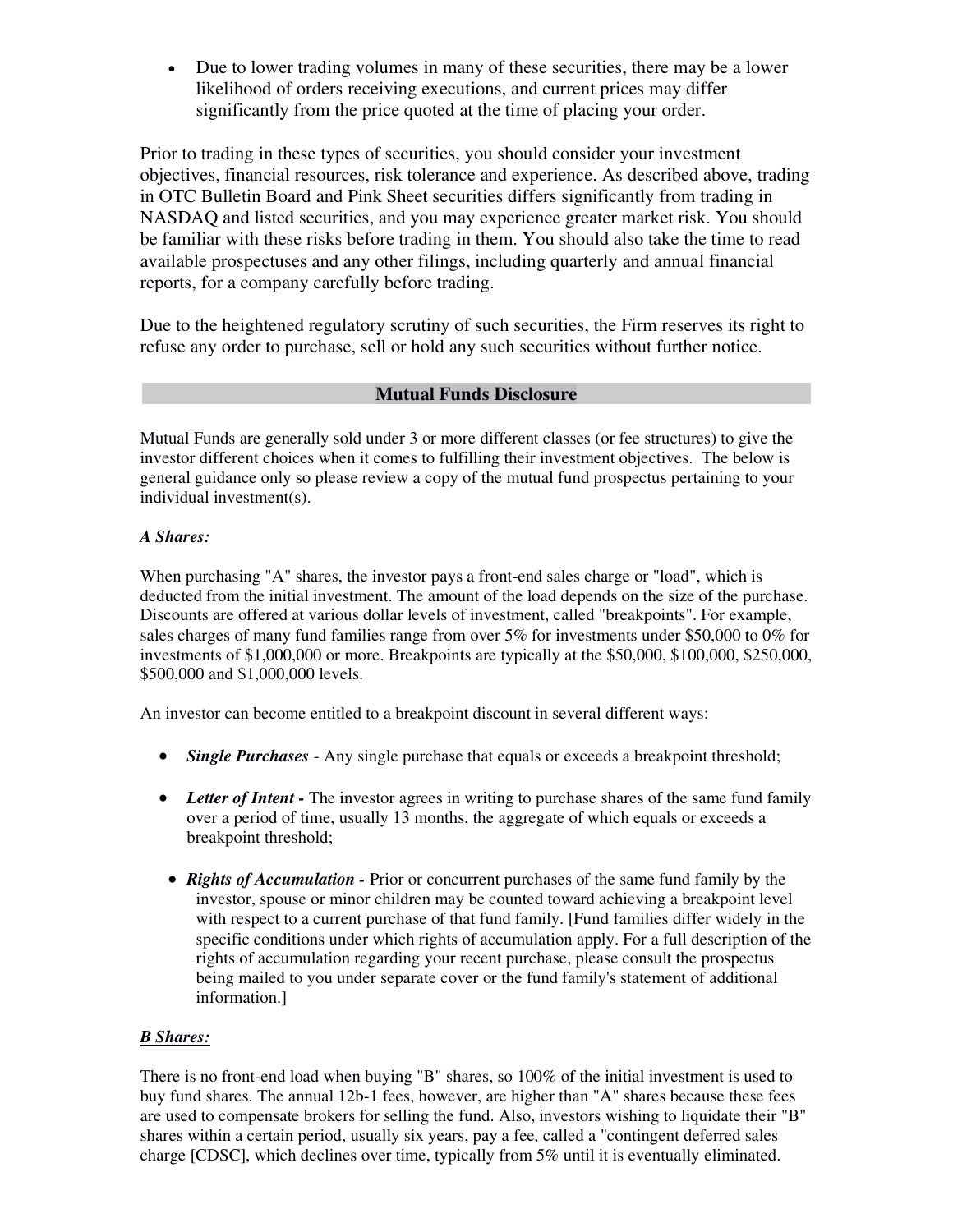Our Registered Representatives are not allowed to solicit B shares due to their higher potential costs, however, we will take unsolicited orders if the investor insists on this type of share class.

#### *C Shares:*

Class "C" shares are similar to "B" shares in that there is no front-end load and the annual 12b-1 fees are higher than "A" shares. "C" shares, however, carry a much lower CDSC than "B" shares, generally 1% in the first year and nothing thereafter. Class "C" shares may be the least expensive share class, but only if held for a short time span. Held for a long period, "C" shares are potentially the most costly because of the higher annual 12b-1 fees and the fact that "C" shares do not convert to "A" shares after a period of years, as do "B" shares..

#### *Class "A" shares are generally less costly to the investor than either "B" or "C" shares, with respect to purchases bought at breakpoint levels and held for a number of years, because of the reduced sales charge and lower annual 12b-1 fees during the life of the investment.*

Different share classes of a fund may also be available to those with Investment Advisory accounts. These are generally known as Advisor Class and usually have no upfront load. They may, however, still have 12b-1 fees along with the fees charged by your Investment Advisor.

## **Non-Traditional Exchange Traded Funds (ETFs)**

Non-Traditional Exchange Traded Funds ("ETFs") tend to employ sophisticated products and strategies such as the use of leverage, derivative products and futures to try and meet or exceed their stated investment objectives. These products, generally reflected as 2x leveraged, 3x leveraged or inverse ETFs are considered high risk and only the most sophisticated investors with speculation as their investment objective, should be investing in these products. These funds reset daily; therefore their long-term performance can vary significantly from the performance of the Index or Fund they are trying to mirror.. Investors in these products should monitor these closely. These products should be held for a very short timeframe.

In addition to the above, please note these important risks:

- Non-Traditional ETFs are complex products. Investors in these products have the potential for significant loss of principal;
- Under certain market conditions, Non-Traditional ETFs may be extremely volatile;.
- Non-Traditional ETFs may have performance significantly different than the underlying Index of Fund, which can include losses while the underlying Index has gains;
- Non-Traditional ETFs use derivative products in attempts to meet their stated objectives. The use of leverage or other non-conventional products may magnify any gains or losses and add to the volatility of the product.
- In some instances, Non-Traditional ETFs may have low trading volume, making it difficult to timely sell and closeout a position.
- Non-Traditional ETFs have daily objectives. These products should not be held as a long-term investment, and in most cases, should not be held more than a day.
- Only the most sophisticated investors with a speculative investment objective should be investing in these products.